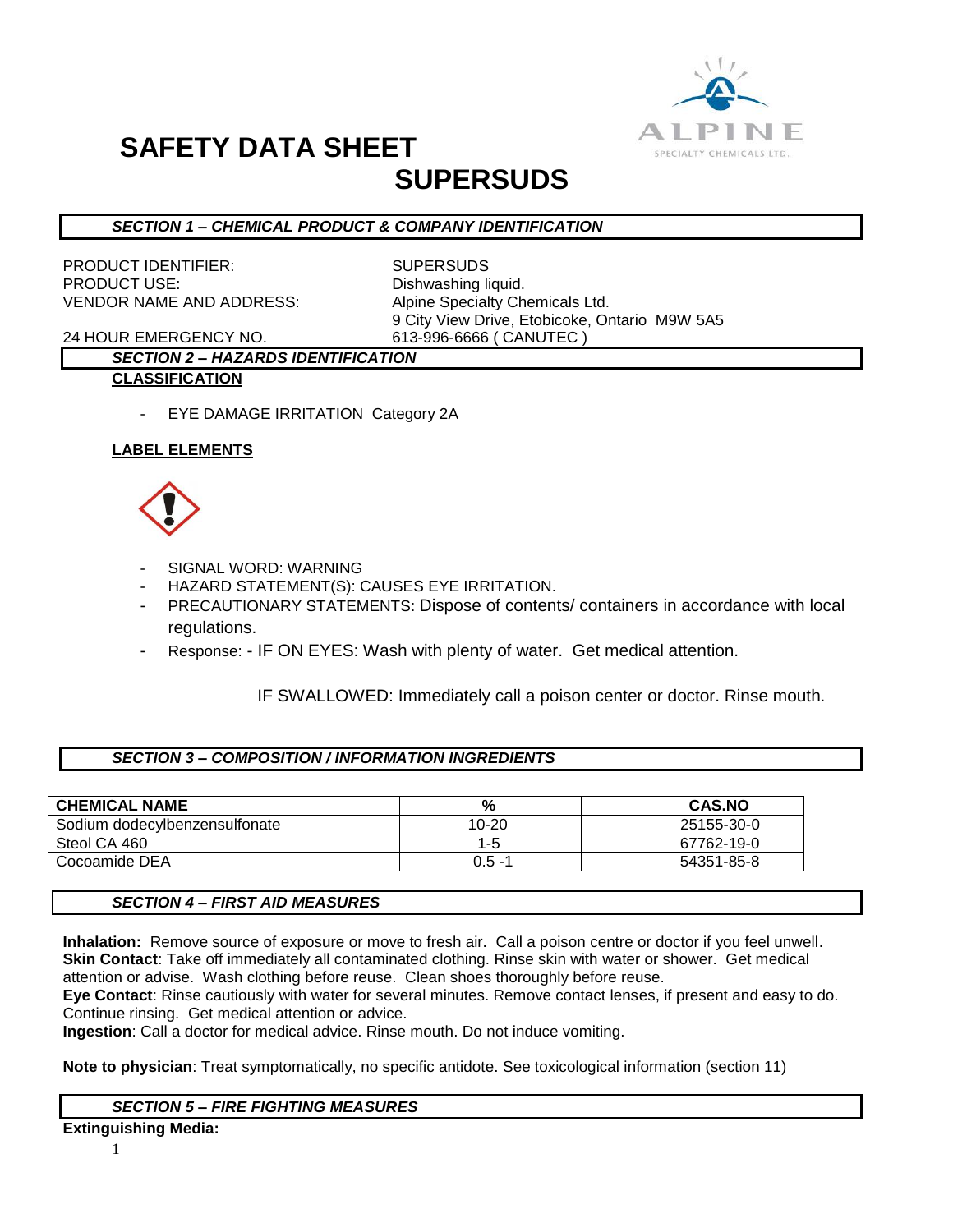### **SAFETY DATA SHEET SUPERSUDS**

**Suitable Extinguishing Media:** Use water spray, fog or foam.

**Unsuitable Extinguishing Media:** None known

 **Specific hazards arising from the product:** Not known.

**Hazardous thermal decomposition products:** Decomposition products may include the following materials: carbon dioxide and carbon monoxide.

**Advice for fire-fighters:** Not available.

*SECTION 6 – ACCIDENTAL RELEASE MEASURES*

**Personal precautions, protective equipment and emergency procedures:**

Wear suitable protective clothing. Wear eye/face protection.

**Environmental precautions:** Avoid contact of large amounts of spilled material and runoff with soil and surface waterways.

**Methods and materials for containment and cleaning up**: Use a water rinse for final clean-up.

*SECTION 7 – HANDLING AND STORAGE*

**Precautions for safe handling**: Ventilate adequately, otherwise wear an appropriate breathing apparatus. Avoid contact with eyes, skin or clothing. Wash thoroughly after handling.

**Storage Procedures**: Keep containers closed when not in use. Do not freeze. Store between the following temperatures: 5 to 40°C.

#### *SECTION 8 – EXPOSURE CONTROLS/PERSONAL PROTECTION*

|                                  | ACGIH             |           | <b>OSHA PEL</b> |         | AIHA WEEL  |                            |
|----------------------------------|-------------------|-----------|-----------------|---------|------------|----------------------------|
|                                  |                   |           |                 |         |            |                            |
|                                  | TLV               |           |                 |         |            |                            |
| <b>CHEMICAL NAME</b>             | TWA               | STEL      | TWA             | Ceiling | 8 hour TWA | Short term TWA<br><b>©</b> |
|                                  |                   |           |                 |         |            |                            |
| Diethanolamine (CAS<br>111-42-2) | mg/m <sup>3</sup> | $250$ ppm | $200$ ppm       |         |            |                            |

ACGIH= American Conference of Governmental Industrial Hygienists. TLV = Threshold Limit Value. TWA = Timeweighted Average. STEL = Short-term Exposure Limit OSHA = US Occupational Safety and Health Administration. PEL = Permissible Exposure Limits. AIHA = AIHA Guideline Foundation. WEEL = Workplace Environmental Exposure Limit.

**Appropriate Engineering Control**: Good general ventilation should be sufficient to control worker exposure to airborne contaminants.

#### **Individual Protection Measure:**

**Eye/Face Protection:** Do not get into eyes. Wear chemical safety goggles.

**Skin Protection:** No known effect after skin contact. Rinse with water.

**Respiratory protection**: Not required

**Inhalation:** No special measures required. Treat symptomatically.

#### *SECTION 9 – PHYSICAL AND CHEMICAL PROPERTIES*

**Appearance:** Liquid, clear, colourless to slightly tan colour.

**Odour:** None.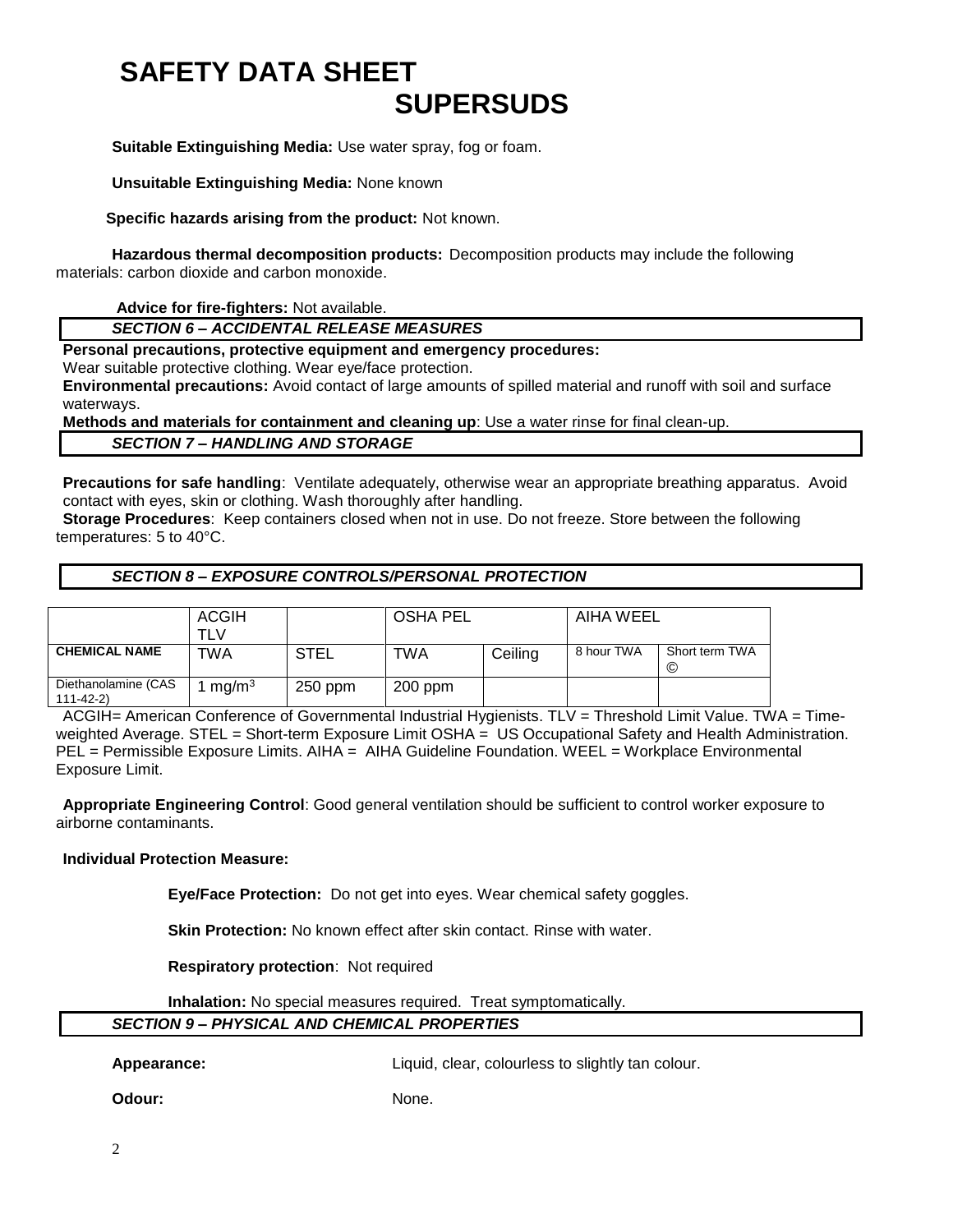### **SAFETY DATA SHEET SUPERSUDS**

| pH :                                                                | SUPERSUDS<br>$7(100\%)$                         |
|---------------------------------------------------------------------|-------------------------------------------------|
| <b>Melting Point:</b>                                               | Not available                                   |
| <b>Boiling point:</b>                                               | >100 °C                                         |
| <b>Flash Point:</b><br>Vapour pressure:                             | Not available<br>Not available                  |
| Vapour density:<br><b>Evaporation Rate:</b><br><b>Flammability:</b> | Not available<br>Not available<br>Not available |
| <b>Explosive Limit:</b><br>Lower flammable/explosive limit:         | Not available<br>Not available                  |
| <b>Upper flammable/explosive limit:</b><br><b>Relative Density:</b> | Not available<br>Approx. $= 1$ (Water $= 1$ )   |
| <b>Viscosity:</b>                                                   | Not available                                   |
| <b>Solubility in water:</b>                                         | Soluble                                         |
| Auto ignition temperature                                           | Not available                                   |

**Partition coefficient - n-octanol/water:** Not available

| Decomposition temperature:        | Not available SECTION 10 - STABILITY AND REACTIVITY |
|-----------------------------------|-----------------------------------------------------|
| STABILITY:                        | Stable                                              |
| INCOMPATIBILITY:                  | None                                                |
| HAZARDOUS DECOMPOSITION PRODUCTS: | None                                                |
| HAZARDOUS POLYMERIZATION:         | Will not occur.                                     |
| CONDITIONS TO AVOID:              | No specific data.                                   |
|                                   |                                                     |

#### *SECTION 11 – TOXICOLOGICAL INFORMATION*

| <b>Chemical Name</b>          | ∟C50 | <b>LD50 Oral rat</b> | LD50<br>rabbit)<br>dermal |
|-------------------------------|------|----------------------|---------------------------|
| Diethanolamine (CAS 111-42-2) |      | >5a/ka               | 1a/ka                     |
|                               |      |                      |                           |
|                               |      |                      |                           |

**Routes of exposure:** Skin contact, Eye contact, Ingestion.

**Eye contact**: Material may cause irritation. **Skin contact**. Not known. **Inhalation**: No specific data. **Acute toxicity**:

**Eye contact:** Causes eye irritation.

**Skin contact: Not known.** 

**Inhalation:** Not known significant effects**.**